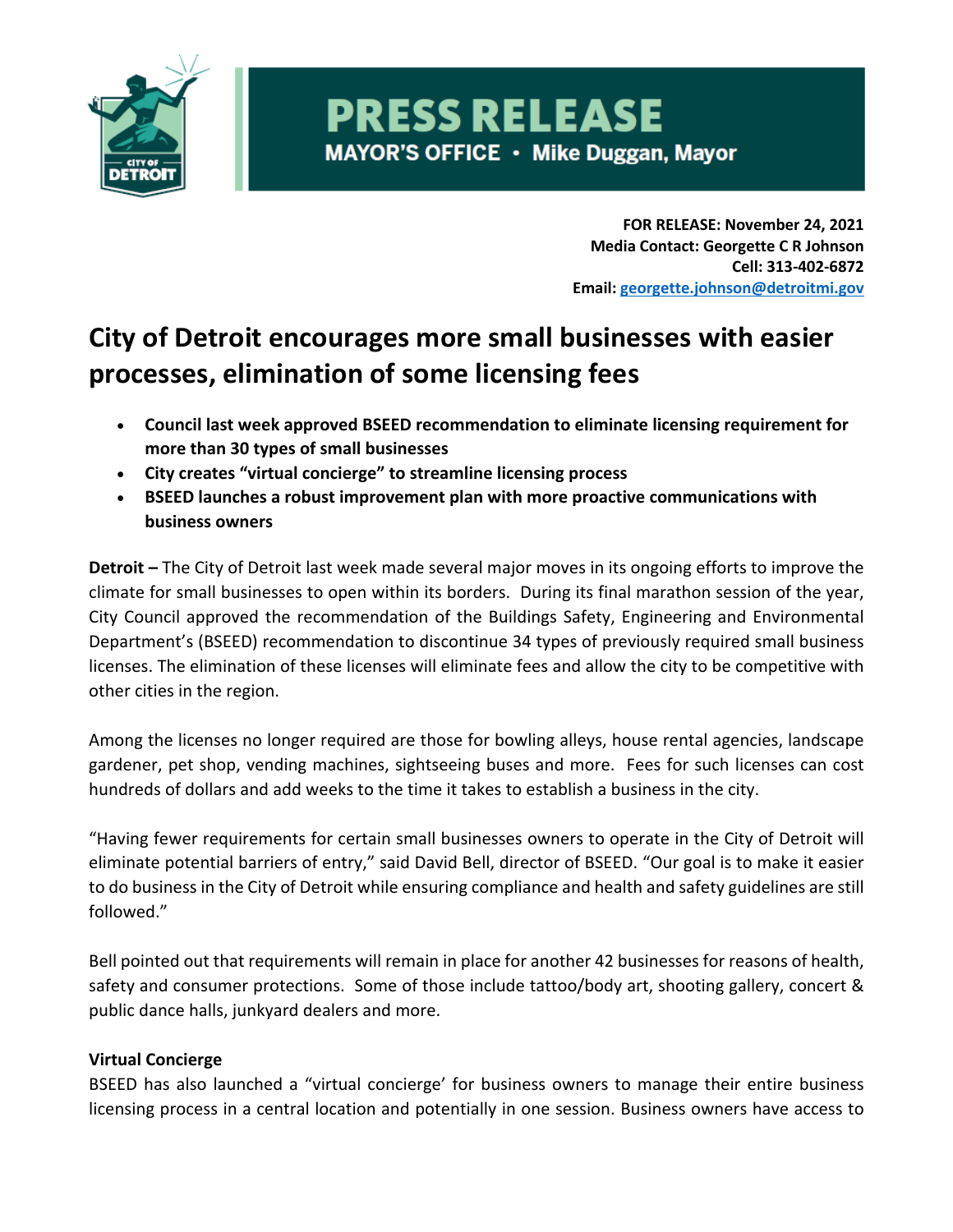specific requirements for each license including documents, clearances, and fees. There are direct connection links to different departments, when and where needed, during the application process.

The business licensing platform also serves as a communication tool by notifying City clearing departments when a license renewal is due and allows business owners to review the status of each required clearance, including delinquencies and denials. The platform will notify business owners of any failed inspections and license expiration dates at 45 and 15 days prior to necessary filing.

"Communication is key, and we have one source of information that's streamlined; and all clearing departments as well as business owners now reference that single source,' said Bell. "We must be competitive with the surrounding municipalities and remove archaic roadblocks to economic success for the City and small business."

The moves follow others made by BSEED in recent years, including a move from paper-based site plan review to digital online, as well as a redesign of its public offices to help guide visitors seeking services to the right area, based on whether they need help with permitting, licensing, plan review or other BSSEED services.

Below is a full list of eliminated and continued business licenses

#### **The following are licenses to be discontinued:**

| Archery Gallery/School               | Hall:                           |
|--------------------------------------|---------------------------------|
| Auctioneer                           | Taxi Dance                      |
| <b>Baseball Batting Net</b>          | House Rental Agency             |
| Beverage Retail                      | <b>Instructional Services</b>   |
| <b>Bowling Alley</b>                 | Junk Collector (Street)         |
| <b>Branch Candy/Vending Machines</b> | Landscape Gardener              |
| Coin-Operated Game Distributor       | Laundry Self Service            |
| Dance Studio                         | Location Permit (Coin-op Game)  |
| Dry Cleaning:                        | <b>Motor Bus</b>                |
| Laundering Plant                     | Motorcycle Rental Establishment |
| <b>Branch Store</b>                  | Pet Shop (Equipment/Supplies)   |
| Ind. Agency (Drop-off)               | Sightseeing Bus                 |
| Ind. Driver                          | Snow Removal (Street/Sidewalk)  |
| Ind. Plant (Carpet Cleaner)          | Storage House - Public Branch   |
| <b>Furniture Mover</b>               | Track (Bicycle/Go Cart, etc)    |
| Garbage Rubbish Collector            | <b>Trailer Rental Lot</b>       |
| General Food (Pre-Packaged)          | Trampoline                      |
| Golf Range                           | <b>Vending Machines</b>         |

#### **The 42 licenses remain part of City code and are required due to health, safety, and consumer protection.**

Amusement Park (5 Devices or more) Arcade Bar/Class C

Bathhouse Billiard Room & Tables Cabaret A-B-C